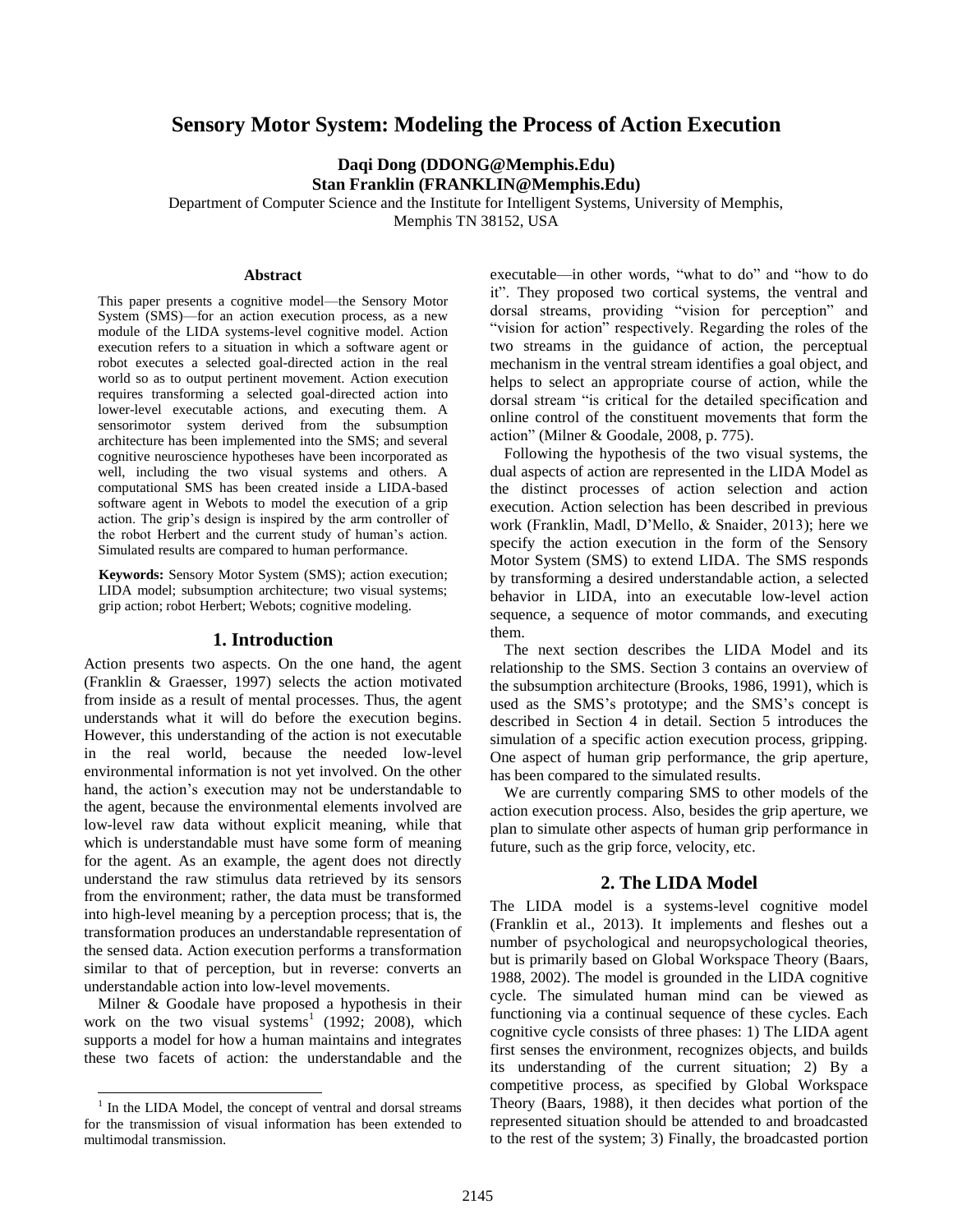of the situation supplies information allowing the agent to choose an appropriate action to execute, and modulates learning.

The Sensory Motor System (SMS) is proposed to complete a model for the process of action execution in LIDA. Two LIDA modules, Action Selection and Sensory Memory, provide relevant information—a selected behavior and the sensory data through a dorsal stream channel<sup>2</sup>—as inputs to the SMS separately. The selected behavior is a data structure resulting from the preceding action selection in the LIDA Model. It is comprised of three components: a context, an action<sup>3</sup>, and a result. With some reliability, the result is expected to occur when the action is taken in its context. The SMS sends out motor commands as its output to the environment.

# **3. The Subsumption Architecture**

The subsumption architecture is a parallel and distributed computation formalism for controlling a robot using a type of reactive structure connecting sensors to actuators [\(Brooks, 1986,](#page-5-4) [1991\)](#page-5-5). Its capabilities match many required features of action execution as we plan to model it. First, it fulfills the requirements for modeling online control of action execution because the sensor is directly linked to the motor that drives the actuators.

Second, in the subsumption architecture, specific behaviors are merged into a comprehensive classification, organized in multiple layers; it fulfills the need for transforming an understandable action into executable motor commands. Marc Jeannerod built upon the concept that covert action representation is followed by overt real executed action. In detail, "the conceptual content, when it exists (i.e. when an explicit desire to perform the action is formed), is present first. Then, at the time of execution, a different mechanism comes into play where the representation loses its explicit character and runs automatically to reach the desired goal" [\(2006\)](#page-5-8). We equate the concepts used in the SMS with Jeannerod's, although our terminologies differ.<sup>4</sup>

The subsumption architecture supports the decomposition of the desired goal into separate sub-goals to be accomplished with low-level tasks, so as to run automatically to reach the desired goal without "its explicit character". "It's a method of decomposing a robot's control architecture into a set of task-achieving behaviors or competences" [\(Dawson, n.d.\)](#page-5-9). Competences refer to low-

 $\overline{\phantom{a}}$ 

level tasks; they play a role in connecting an understandable action to executable motor commands.

Furthermore, the subsumption architecture typically has no central control, and the environment is used as the communication medium because "[the] world is its own best model" [\(Brooks, 1990, p. 3\)](#page-5-10). This fact is consistent with our design requirement, as Jeannerod proposed above, for the absence of an understandable action's "explicit character" in the action execution process. This explains why action execution remains outside the awareness of the agent, although it could become aware of the execution indirectly; we will introduce an example regarding this indirect awareness later in Section 5.4.

# **4. The Sensory Motor System (SMS)**

# **4.1 The Motor Plan and Online Control**

The output of the SMS, a sequence of motor commands, is sent out in a certain order; however, this "ordering" effect is not a plan working inside the SMS to determine when each motor command will be sent out. Since the action execution process is running in a real world with unlimited data available, much of this heavily affects the order of the motor commands in real time. It is hard to anticipate such environmental situations fully enough to prepare a specific sequence of motor commands before the execution begins.

Citing the work of Herbert Simon [\(1969\)](#page-5-11), Rodney Brooks built upon the concept that complex behavior need not necessarily be a product of an extremely complex control system; rather, it may simply be the reflection of a complex environment [\(Brooks, 1986\)](#page-5-4). Therefore, a reactive structure is introduced to model the source of ordered motor commands (Figure 4-1). Inside the SMS, first a set of motor commands are built in; each of them is represented by a ©, which is independent of any timestamp. Next is a set of triggers, represented by  $T_x$ ; a trigger activates a specific command in order to send it out as a part of the SMS output when the input sensory data matches one or more of the trigger's conditions. The subscript x stands for the number of conditions the trigger contains. Third, before sending out the commands, a choice function chooses a command from possibly multiple candidates as the final output at each moment. The set of motor commands, the triggers, and the choice function are referred to as a Motor Plan (MP), which specifies what to do in a particular situation, independently of time.

An environment module located outside the SMS is shown in Figure 4-1 as well; it provides environmental data to the SMS through the dorsal stream. These sensory data are classified based on different modalities, such as visual, tactile, etc., and sent to the triggers. The output of the SMS, a sequence of motor commands, executes using the agent's actuators, and thereby acts on the environment. These processes occur cyclically between the environment module and the SMS, which models the hypothesis regarding one of the dorsal stream's roles, online control.

 $2$  In LIDA, a dorsal stream channel directly passes sensory data from the sensory memory to the action execution process.

<sup>3</sup> In this context, this term refers to a component of a behavior. This differs from the general usage, such as in the phrase "action execution". In this paper, we use "action" in the general sense, while "action of a behavior" refers to a particular component of that behavior.

<sup>&</sup>lt;sup>4</sup> 'An explicit desire to perform the action' refers to a selected behavior; 'a different mechanism' is our SMS; and 'the representation loses its explicit character' indicates that the action's execution may not be understandable to the agent.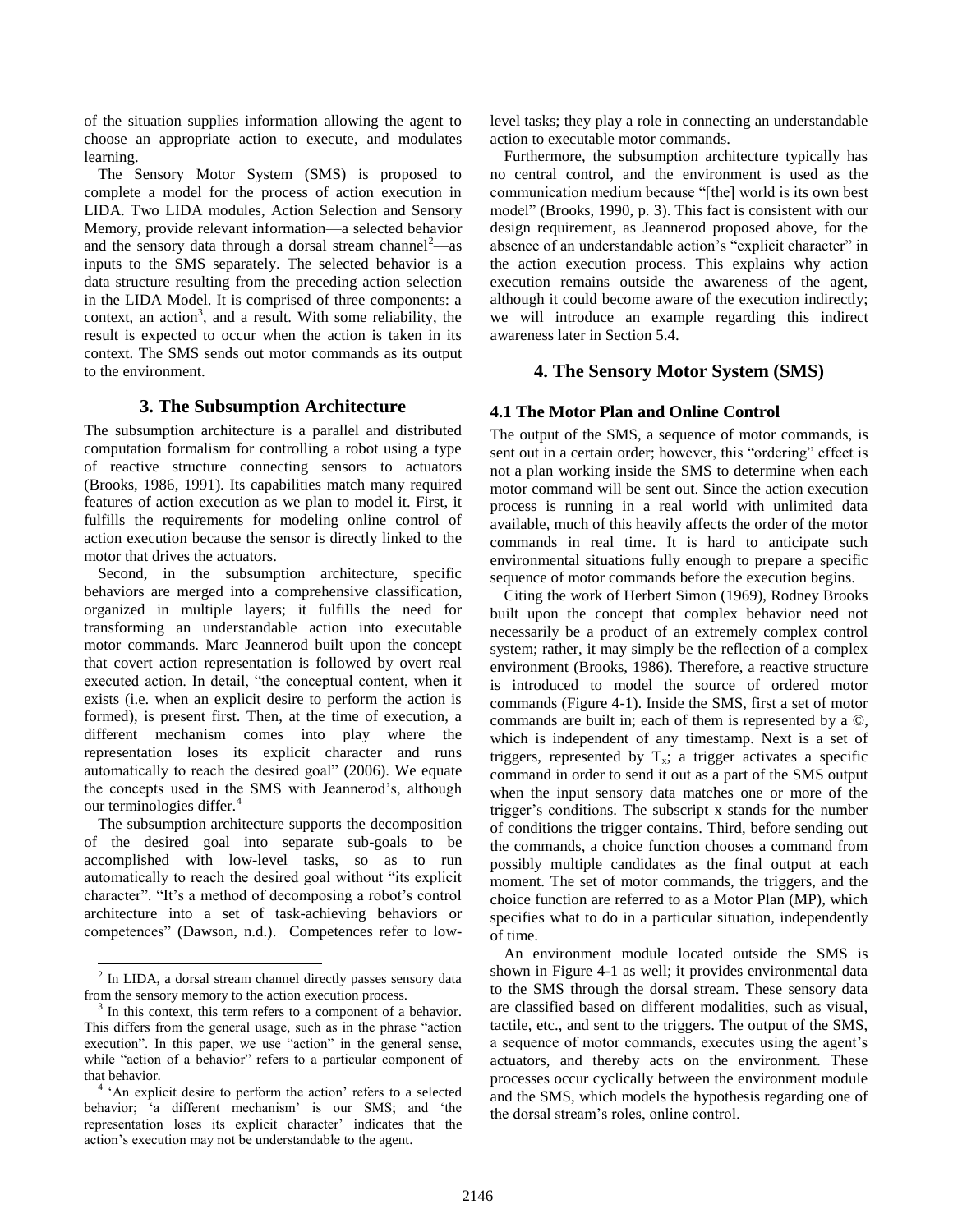

Figure 4-1: SMS with a MP and the online control process Figure 4-2: All of SMS's components. See text for details.

As shown in Figure 4-1, the SMS resembles a wrapper for the MP, supporting pre-processed sensory data, and passing the MP's output to the agent's actuators.

### **4.2 Motor Commands**

A motor command (MC) is applied to an actuator of an agent. Since they are the output of the SMS, their general format has been defined. Every MC has two components: a motor name, and a command value. The motor name indicates to which motor of an actuator the MC specifically controls, while the command value of a MC encodes the extent of the command applied to the motor.

# **4.3 Specification: From a Motor Plan Template to a Motor Plan**

A set of motor commands (MCs) is prepared inside a Motor Plan (MP) and bound with fixed command values. In order to specify a MC's command value before the execution begins—thus modeling one of the dorsal stream's hypothesized roles, specification—a Motor Plan Template (MPT) is proposed and a specification process is created in the SMS as depicted in Figure 4-2.

A MPT is an abstract motor plan whose MCs are not yet bound with specific values. After a specification process, the motor commands inside the MPT are bound with specific command values, instantiating the MPT into a concrete MP. MPTs and MPs have very similar structures. Their major differences are 1) an MPT is persistently stored in a long-term memory, while an MP is short-term, and created anew each time it is used; and 2) most of an MP's command values have been specified, while those of an MPT have not.

Both sensory data through the dorsal stream and the selected behavior determine the specification process. As shown in the Figure 4-2, two cylinders lie under the set of motor commands (©s); they receive the sensed data and the context of a selected behavior separately, and provide specific command values to motor commands mainly through a *specification* process—the *update* process is another option described later. Each of these cylinders represents a set of associations; every association transforms relevant environmental features into a command value.



The data sensed through the dorsal stream provides environmental features' true value, such as a numeric value of positive five as an object's width, while the context of a selected behavior supports the semantic values "*large*" or "small" for the object's size. Usually, the command values specified in the motor commands are only relying on the sensory data, although the context affects the command values in a few conditions [\(Milner & Goodale, 2008\)](#page-5-2). Accordingly, to implement the relationship of the effects of sensory data and the context, a suppress operation is represented by an encircled uppercase S in Figure 4-2.

There are some types of MCs whose command values are conceptually specified in the process of online control but not in the specification process [\(Grafton, 2010\)](#page-5-12). To model this situation in the SMS, the pertinent command values are set with a default value in the specification process first, and are then updated—really specified—in the online control by an *update* process; it is represented in Figure 4-2 as well.

# **4.4 MPT Selection**

A MPT awaits initiation by an incoming selected behavior before being specified as a concrete MP. From a general engineering viewpoint, a special process called *MPT selection* has been proposed. MPT selection chooses one MPT from others associated with the selected behavior.

# **5. Modeling the Execution of a Grip**

Different actions execute variously, due to vastly different actuators, goals, or contexts. In other words, we need a Sensory Motor System (SMS) that allows the modeling of the action's distinctive characteristics in the execution process.

We have implemented a computational SMS to model the execution of a grip action inside a LIDA-based software agent. Our software robot and the experimental environment are introduced in Section 5.1. In the remaining sections, we introduce the implementations of the grip SMS's data structures (MPT and MP) and processes (Online control, Specification, and MPT selection). The implementations follow the design principle of the Herbert [\(Connell, 1989a\)](#page-5-13) arm controller, and embody certain hypotheses and observations regarding human grip; related computational experiments are described as well.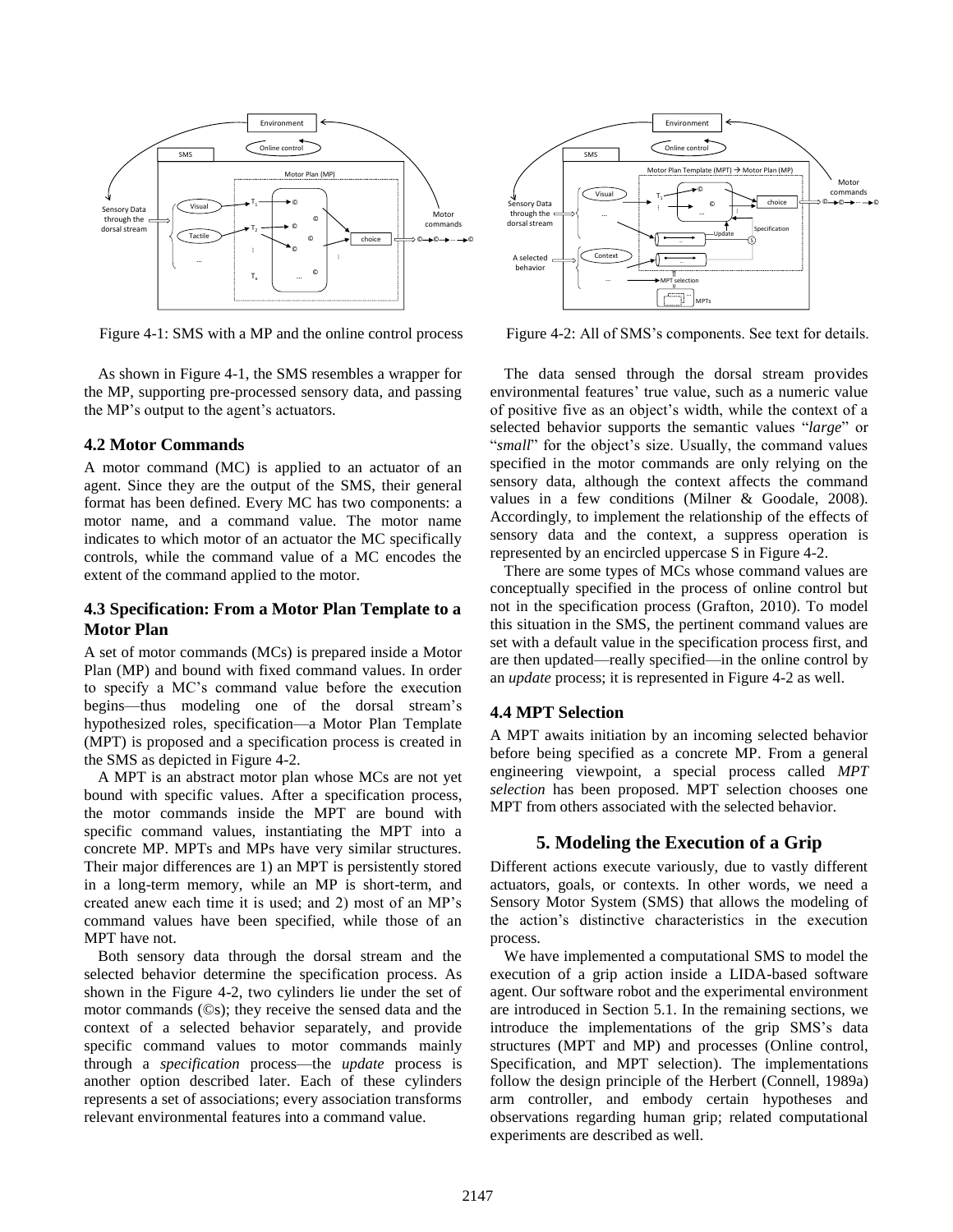#### **5.1 The youBot, the LIDA Framework, and Webots**

The youBot is a software robot. Its actuators are a mobile base, an arm, and two grippers. We chose this robot on the basis of its similarity to Herbert, whose arm controller serves as the prototype of the computational SMS for the execution of a grip action. As shown in Figure 5.1 (a), the youBot arm comprises multiple segments linearly connected by joints; the end segment plays the role of a hand, and two grippers are attached to it as fingers. Following the configuration of sensors in Herbert, we have extended the youBot sensors by additionally simulating two infra-red (IR) beams sensing the area in front of the hand, one IR beam between the grippers as their closing trigger, and touch sensors on the grippers (Figure 5.1 (b)).

The LIDA Framework is an underlying computational software framework. We use it to create a simulated human mind as the controller of our software robot, youBot. "[The LIDA Framework] allows the creation of new intelligent software agents and experiments based [on] the LIDA model. Its design and implementation aim to simplify this process and to permit the user to concentrate [on] the specifics of the application" [\(Snaider, McCall, & Franklin,](#page-5-14)  [2011\)](#page-5-14). The computational SMS is embedded into the Framework as a submodule for the model of a grip.

Webots is a mobile robot simulation software package. It offers an environment for rapid prototyping a 3D virtual world, an array of ready-made sensors and actuators, and programmable controllers controlling robots living in the virtual world [\(www.cyberbotics.com\)](#page-5-15). We use Webots as an experimental environment in which to manipulate the youBot, controlled by the LIDA Framework, in order to run a computational SMS for gripping.

### **5.2 The Simulation of Herbert's Arm Controller**

Herbert's arm controller drives the robot to pick up a soda can, and bring it back to a home location [\(Connell, 1989a\)](#page-5-13).

We simulated Herbert's arm controller<sup>5</sup> in a newly created SMS embedded in a LIDA-based software agent in Webots to execute the grip. This simulation implements the *online control* process and a Motor Plan (MP) for gripping in the SMS, as designed in Section 4.1.



Figure 5-1: (a) A snapshot of the youBot's arm, and (b) the touch sensors on the tip of grippers (bottom view).

l



Figure 5-2: The trajectories produced by the simulated Herbert arm controller in different domains.

Two of Herbert's grip experiments have been duplicated. Figure 5-2 (a) represents a grip retrieving an object on the ground surface. The lines show the path followed by the tips of the grippers. The grip starts from point a, going through the rest of the points exploring for the target object, and finally carrying the object back. In Figure 5-2 (b), the same controller retrieves the object from a pedestal. These simulations successfully replicate the execution of a grip action driven by the simulated Herbert arm controller, lending support to the idea of utilizing the subsumption architecture as a prototype for an SMS model of the action execution process.

#### **5.3 Biologically Inspired Modification**

The computational SMS implemented in Section 5.2, a simulated Herbert arm controller, is modified in order to implement the *specification* process and a grip Motor Plan Template (MPT) in the SMS, as designed in Section 4.3. Here, two sets of associations are created. In each of them, a single type of association is implemented, transforming the object's width into a value for a particular motor command known as the grip aperture of the grippers.

As represented in Figure 5-3, the simulated grip aperture is sampled at unit intervals in Webots virtual time during a grip execution that is as same to the execution described by Figure 5-2 (a); these simulated grip apertures are analyzed and compared in detail below with hypotheses and observations of human gripping.

First, the grip action is executed using the unmodified arm controller as an experimental control. As shown in Figure 5- 3 (a), whatever its starting value, the grip aperture almost always reaches 0.0656m (the maximum grip aperture, or MGA) before the grip closes around the target object. The grippers squeeze the target object, and thus the resulting grip aperture is smaller than the original target object width.

Second, an association (the upper cylinder in Figure 4-2) has been implemented by connecting the object's width, as sensed through the dorsal stream, to the value of the grip aperture. As shown in Figure 5-3 (b), the grip aperture reaches the specified value of 0.03m before the value falls as the grippers close. Compared to the maximum grip aperture (MGA), the value specified here is much closer to the target object width. This simulated calibration is qualitatively the same as saying that "the dorsal stream plays a central role in the programming of actions (i.e. the pre-specification of movement parameters)" [\(Milner &](#page-5-2)  [Goodale, 2008, p. 776\)](#page-5-2), because currently it is the sensory

<sup>&</sup>lt;sup>5</sup> In comparison with the original design [\(Connell, 1989b\)](#page-5-16), the cradle level, the back module, and the edge module were removed in the simulation because either their function is substituted for by the Webots simulated environment, or they are irrelevant to the hand and arm actuators.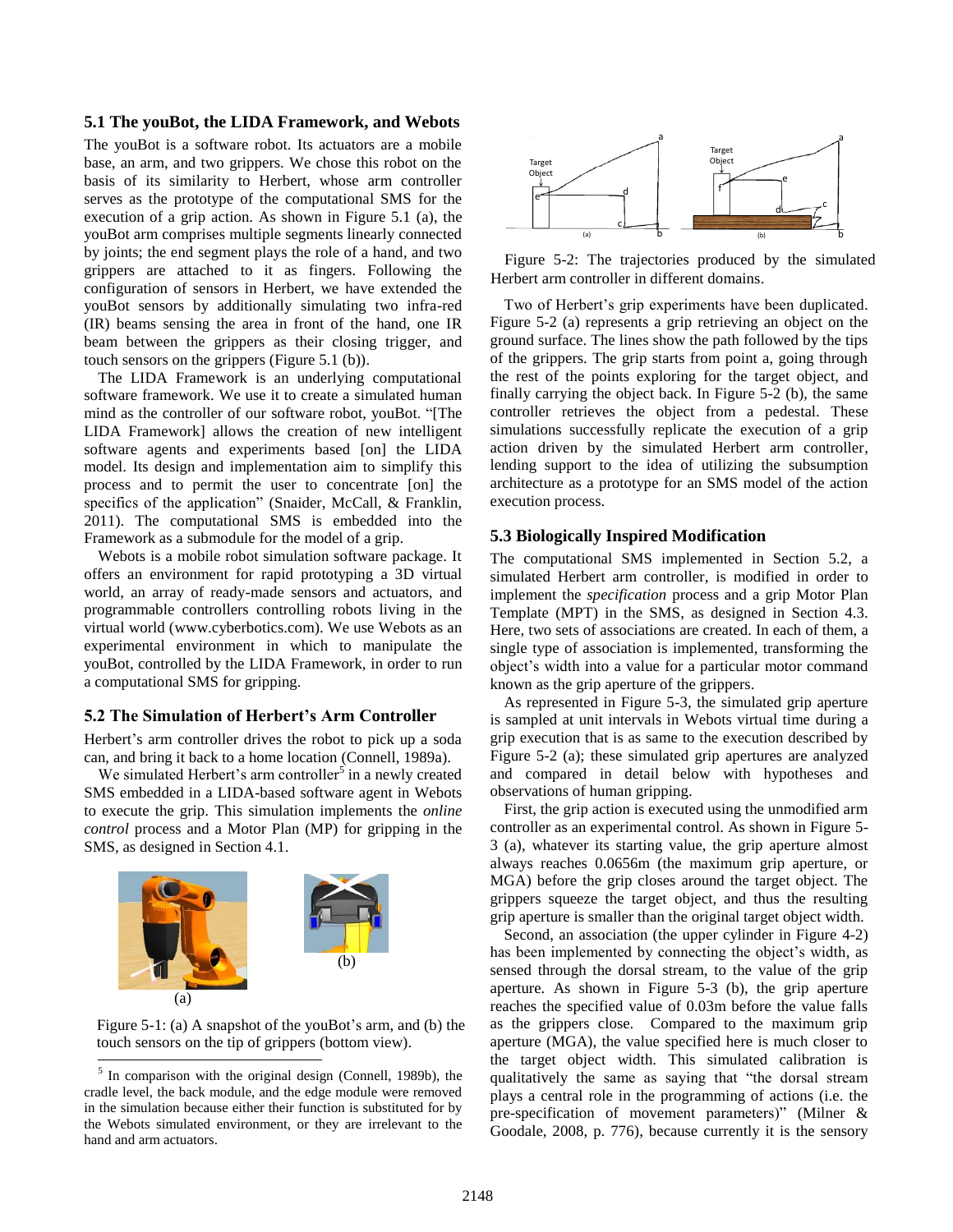data through the dorsal stream which affects the grip aperture's value during the specification process.



Figure 5-3: The simulated grip aperture sampled in Webots virtual time during certain grip executions.

The specified value in the simulation is larger than the object width:  $0.03m > 0.025m$ , since experimentally, "the [human] finger grip opens more than required by the size of the object" [\(Jeannerod, 1981,](#page-5-17) [2006\)](#page-5-8). The first MGA peak is modeled by setting a fixed MGA value to the grip aperture for a short while when the execution starts, in keeping with the observed human behavior that people open their fingers maximum when starting a grip [\(Farnè, Pavani, Meneghello,](#page-5-18)  [& Làdavas, 2000;](#page-5-18) [Jeannerod, 2006\)](#page-5-8). The second MGA peak occurs because the grippers touch the surface; this behavior both tracks the object's width value and adapts to an unpredicted collision.

Third, Instead of the data being sensed through the dorsal stream, the selected behavior's context may affects the relevant command values in several conditions [\(Milner &](#page-5-2)  [Goodale, 2008\)](#page-5-2). We simulated two of these conditions: 1) Deleting the association that connects the object's width through the dorsal stream to the grip aperture, in effect rendering the skill unfamiliar to the agent, or 2) Terminating the relevant data received from the dorsal stream, so as to simulate a delay in the dorsal stream.

Additionally, another association (the bottom cylinder in Figure 4-2) has been implemented by connecting the object width represented in the context component of a selected behavior to the grip aperture value. Since the object width represented in a behavior's context is a semantic value, such as "large" or "small," which are not precise, its value is designed to be distributed in a range, so that the represented object width approximates its true value. As shown in Figure 5-3 (c), five executions of the same grip produced a range of context-specified values rather than a precise value. We argue that these imprecise movements result from an association connecting the selected behavior's context to a command value. This interpretation of these imprecise results agrees with the conclusion we reached above that the dorsal stream plays a central role in specification process. Additional evidence is found in patients suffering from bilateral optic ataxia caused by damage to the dorsal stream—these patients show deficits in calibrating their grip aperture [\(Jakobson, Archibald, Carey, & Goodale, 1991;](#page-5-19) [Jeannerod, Decety, & Michel, 1994;](#page-5-20) [Milner & Goodale,](#page-5-2)  [2008\)](#page-5-2).

Fourth, an *update* process is implemented to specify the grip aperture during the execution. As shown in Figure 5-3 (d), the grip aperture value comes closer to the object width than the specified value mentioned previously in Figure 5-3 (b) and (c); it follows that the sensory data provided through the update process are more precise than the context of the specification process, because the situation becomes clearer to the agent as it executes the action.

### **5.4 Linking the Modified Simulation to LIDA**

The grip Motor Plan Template implemented in Section 5.3 is mapped one-to-one onto the action component of a selected grip behavior. This is a simple implementation of MPT selection following the SMS concept introduced in Section 4.4.